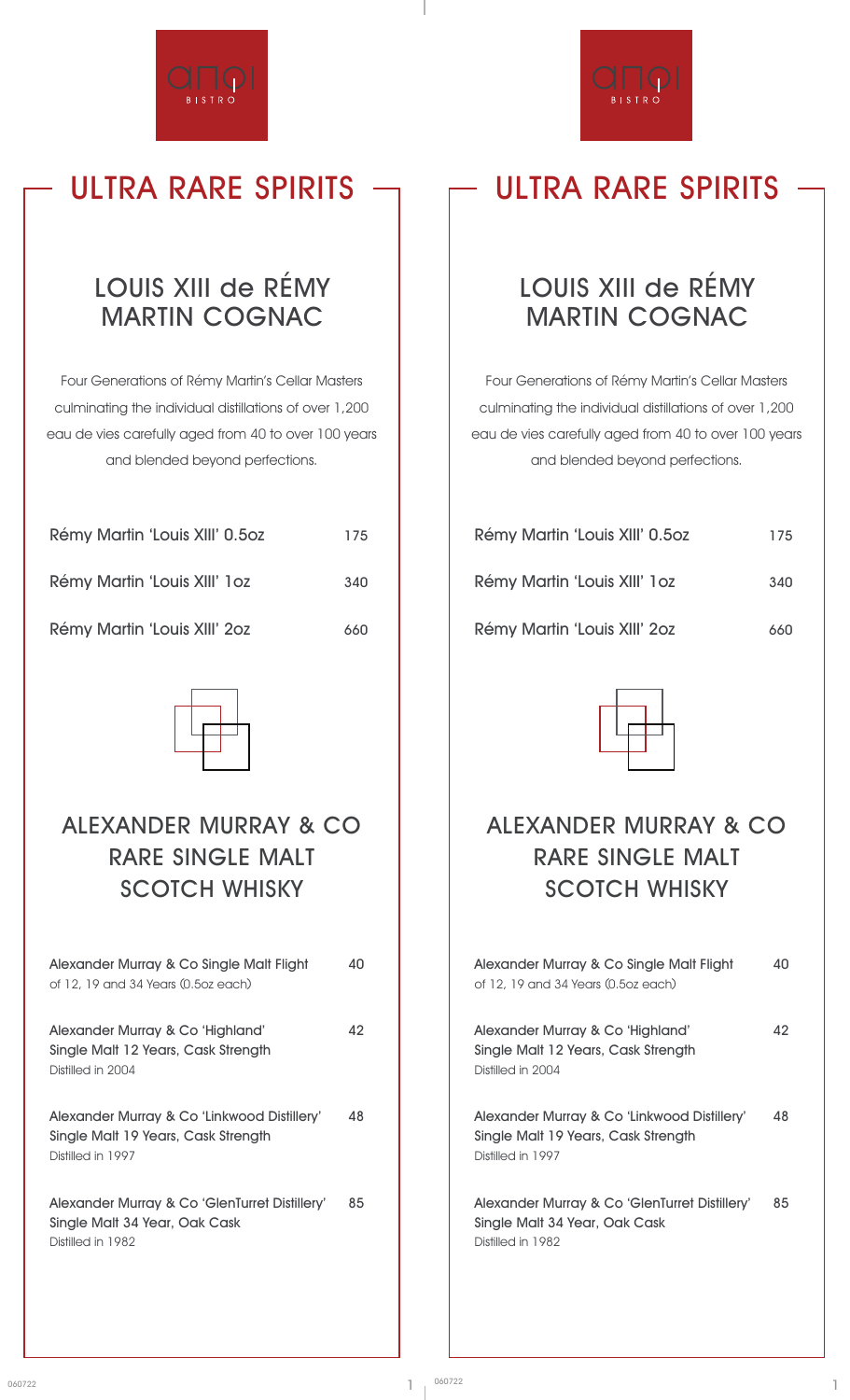

#### **SCOTCH WHISKY**

| Ardbeg - 10yr                                          | 22                          |  |
|--------------------------------------------------------|-----------------------------|--|
| <b>Balvenie</b> - 12yr DoubleWood                      | 23                          |  |
| <b>Bruichladdich</b> - Islay Barley                    | 24                          |  |
| Bowmore - 12yr                                         | 26                          |  |
| Chivas Regal - 12yr                                    | 14                          |  |
| <b>Cutty Sark</b>                                      | 13                          |  |
| Glenfiddich                                            |                             |  |
| 12yr<br>15yr Solera Reserve<br>20yr XX<br>21yr<br>30yr | 18<br>28<br>33<br>70<br>295 |  |
| Glenlivet                                              |                             |  |
| 12yr<br>15yr                                           | 18<br>28                    |  |
| Glenmorangie                                           |                             |  |
| 10yr                                                   | 18                          |  |
| <b>Haig Single Grain</b>                               | 32                          |  |
| <b>Highland Park</b>                                   |                             |  |
| 12yr                                                   | 19                          |  |
| 15yr<br>18yr                                           | 30<br>48                    |  |
| <b>Johnny Walker</b>                                   |                             |  |
| <b>Black</b><br>Blue                                   | 16<br>65                    |  |
|                                                        |                             |  |
| Lagavulin - 16yr                                       | 38                          |  |
| Laphroig - 10yr                                        | 21                          |  |
| Macallan                                               |                             |  |
| 12yr Sherry Oak Cask                                   | 28<br>50                    |  |
| 15yr<br>18yr Sherry Oak Cask                           | 75                          |  |
| 21yr<br>25yr                                           | 190<br>425                  |  |
| <b>Monkey Shoulder</b>                                 | 15                          |  |
| Oban - 14yr                                            | 32                          |  |
|                                                        |                             |  |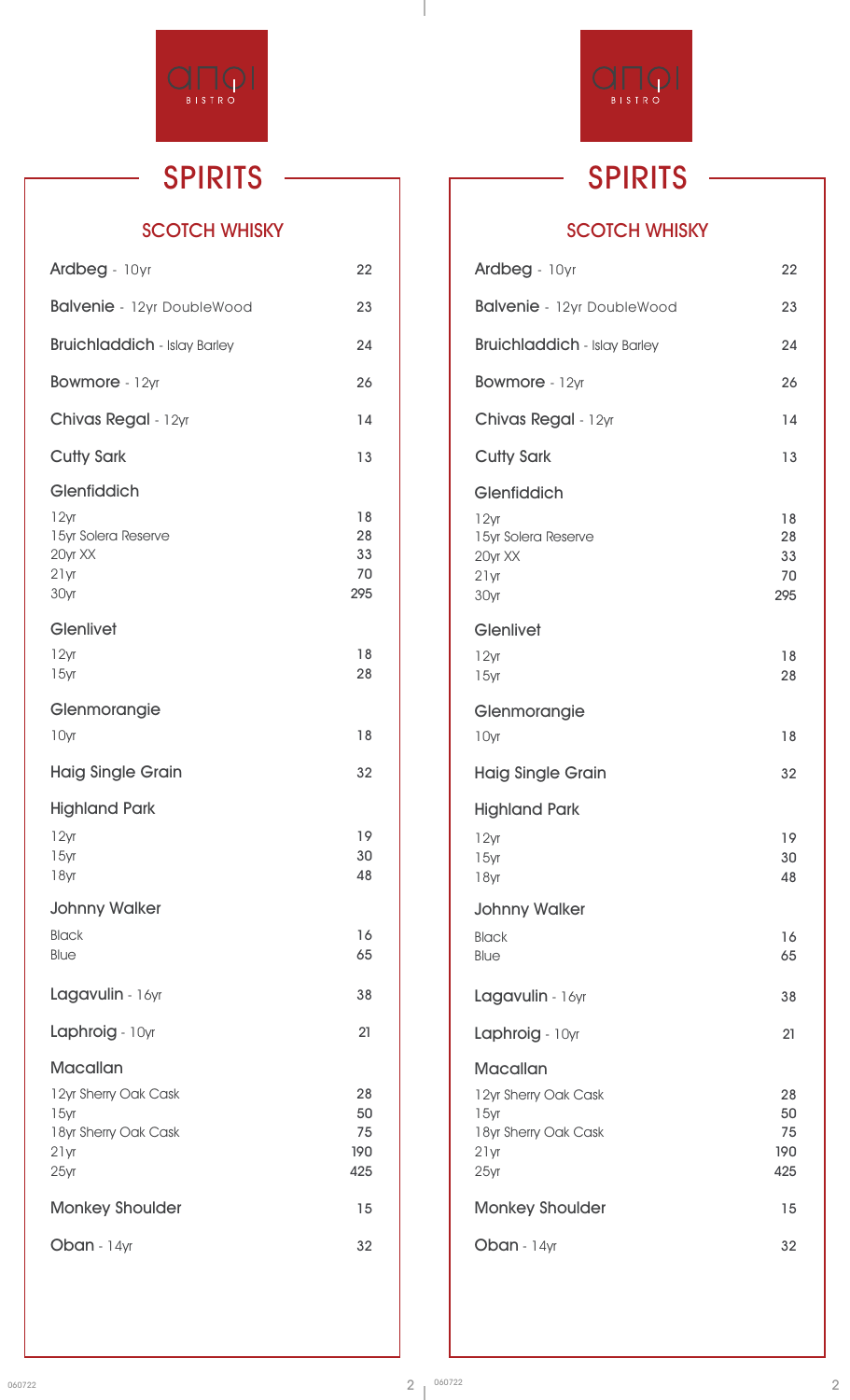

#### **IRISH WHISKY**

| Jameson             | 14 |
|---------------------|----|
| Redbreast - 12yr    | 24 |
| <b>VODKA</b>        |    |
| <b>Absolut Pear</b> | 14 |
| <b>Belvedere</b>    | 14 |
| Chopin              | 14 |
| <b>Grey Goose</b>   | 15 |
| <b>Haku</b>         | 13 |
| <b>Ketel One</b>    | 13 |
| Tito's              | 14 |
|                     |    |

#### **GIN**

| <b>Bols Genever</b>         | 15  |
|-----------------------------|-----|
| <b>Bombay Sapphire</b>      | 14  |
| <b>Botanist Gin</b>         | 14  |
| Hendrick's                  | 14  |
| Monkey 47                   | 26  |
| <b>Nolet's Gold Reserve</b> | 150 |
| <b>Roku</b>                 | 13  |
| Tanqueray                   | 13  |
| <b>Tanqueray Ten</b>        | 14  |

#### **RUM**

| <b>Captain Morgan White</b> | 13 |
|-----------------------------|----|
| Captain Morgan Spiced       | 13 |
| El Dorado - 15yr            | 23 |
| <b>Malibu</b>               | 13 |
| <b>Myer's Dark</b>          | 13 |
| Ron Zacapa - 23yr           | 14 |
| Zaya                        | 15 |
|                             |    |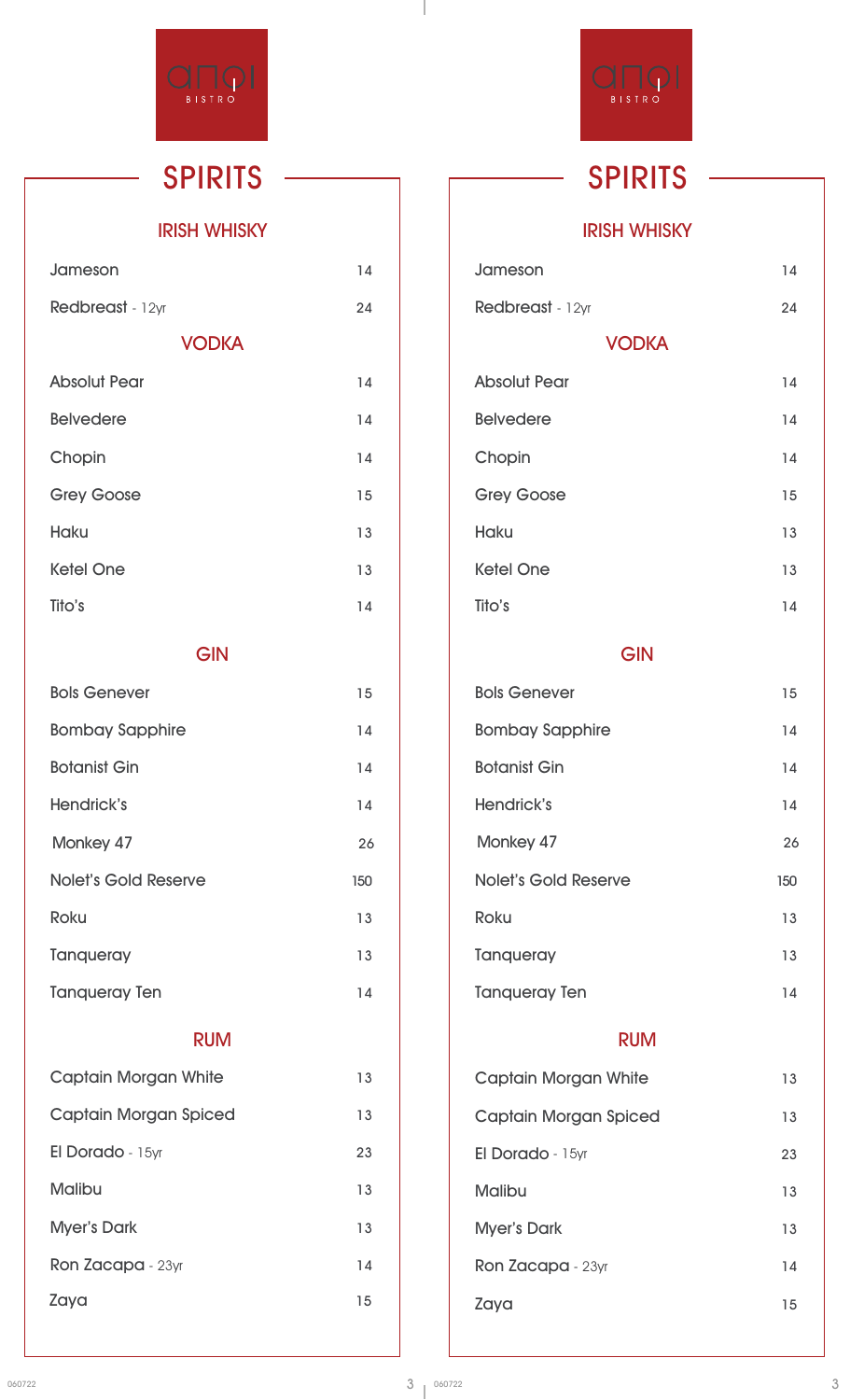

## **SPIRITS SPIRITS TEQUILA**

| Azunia, Añejo                               | 22  |  |
|---------------------------------------------|-----|--|
| Azunia, Black 2yr Añejo                     | 32  |  |
| Casamigos, Blanco                           | 19  |  |
| Casamigos, Reposado                         | 22  |  |
| Cierto, Reposado                            | 30  |  |
| Cierto, Anejo                               | 38  |  |
| Clase Azul, Plata                           | 33  |  |
| Clase Azul, Reposado                        | 45  |  |
| Don Julio Blanco                            | 18  |  |
| Don Julio 1942, Extra Añejo                 | 45  |  |
| El Tesoro, Reposado                         | 18  |  |
| Herradura, Reposado                         | 15  |  |
| Herradura Selección Suprema,<br>Extra Añejo | 105 |  |
| Komos Rosa, Reposado                        | 38  |  |
| Komos Cristalino, Añejo                     | 42  |  |
| Komos, Extra Añejo                          | 100 |  |
| Mi Campo, Blanco                            | 13  |  |
| Mi Campo, Reposado                          | 14  |  |
| Patron, Silver                              | 19  |  |
| Patron, Añejo                               | 22  |  |
| <b>Tres Generaciones Plata</b>              | 15  |  |
| Tres Generaciones, Reposado                 | 17  |  |
| <b>MEZCAL</b>                               |     |  |
| Del Maguey 'Vida' Joven                     | 14  |  |
| Dos Hombres Espadin Joven                   | 22  |  |
| <b>WORLD SPIRITS</b>                        |     |  |
| Absente, Absinthe, France                   | 17  |  |
|                                             |     |  |

| Kappa, Pisco, Chile               | 13 |
|-----------------------------------|----|
| Pirassunnunga 51, Cachaça, Brazil | 13 |
| Sassicaia, Grappa Italy           | 50 |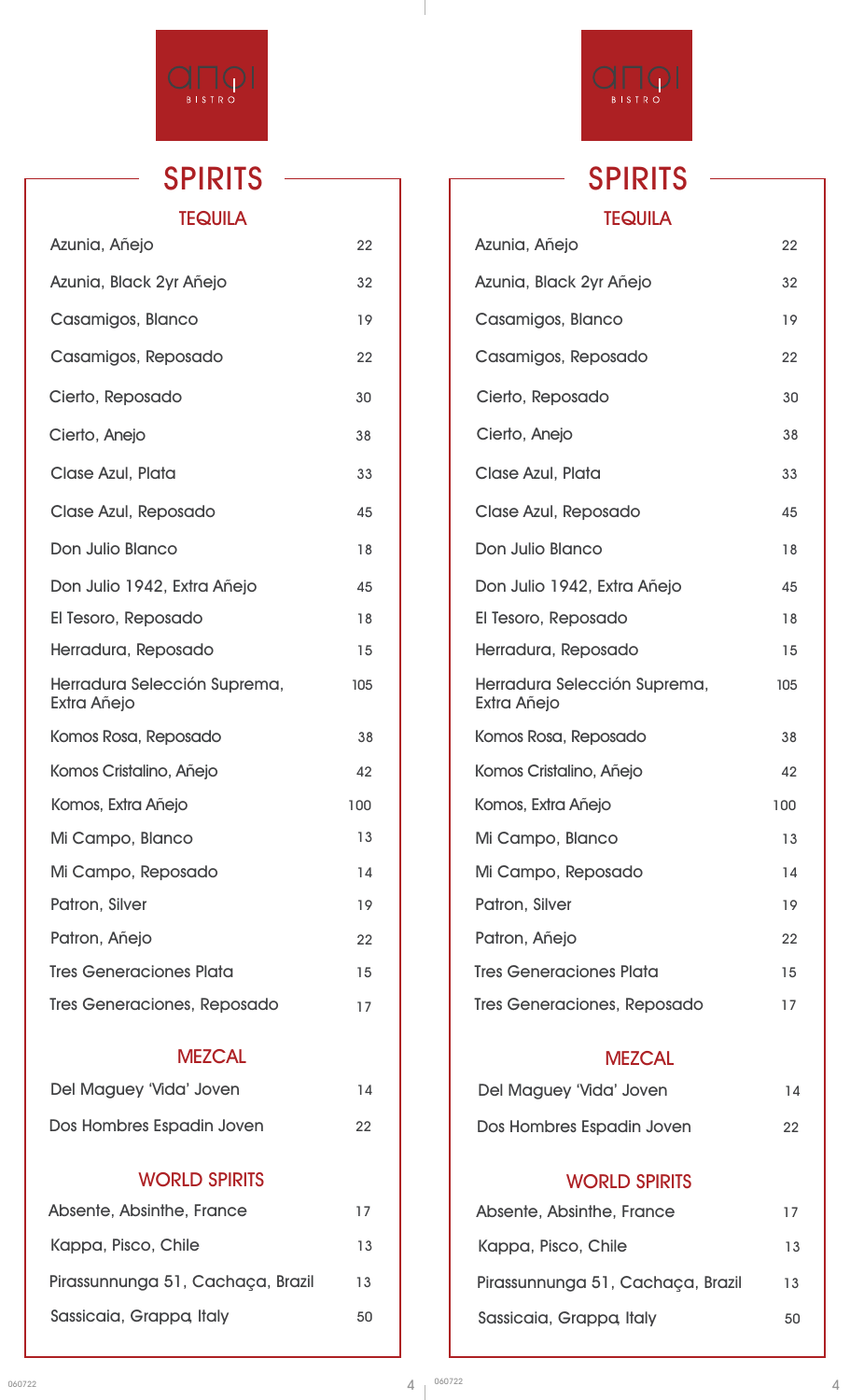

L

#### **BOURBON**

| <b>Basil Hayden</b>                | 18 |
|------------------------------------|----|
| <b>Belle Meade Sour Mash</b>       | 18 |
| <b>Belle Meade 9yr Sherry Cask</b> | 32 |
| <b>Belle Meade XO</b>              | 28 |
| <b>Blanton's</b>                   | 25 |
| <b>Bulleit</b>                     | 14 |
| Eagle Rare 10yr                    | 15 |
| Hudson Bright Lights Big Bourbon   | 22 |
| Larceny                            | 13 |
| <b>Maker's Mark</b>                | 14 |
| Van Winkle Reserve 12yr            | 85 |
| <b>Woodford Reserve</b>            | 15 |
| Woodinville                        | 13 |

#### **RYE WHISKY**

| <b>Bulleit Rye</b>       | 14 |
|--------------------------|----|
| <b>Jack Daniel's Rye</b> | 13 |
| <b>Sazerac Rye</b>       | 13 |
| <b>Redemption Rye</b>    | 13 |
| <b>Templeton Rye</b>     | 15 |
| Whistle Pig Rye 10yr     | 33 |

#### **US & CANADIAN WHISKY**

| Crown Royal                        | 13 |
|------------------------------------|----|
| <b>Jack Daniel's</b>               | 13 |
| <b>Jack Daniel's Single Barrel</b> | 21 |
| Seagram's 7                        | 13 |